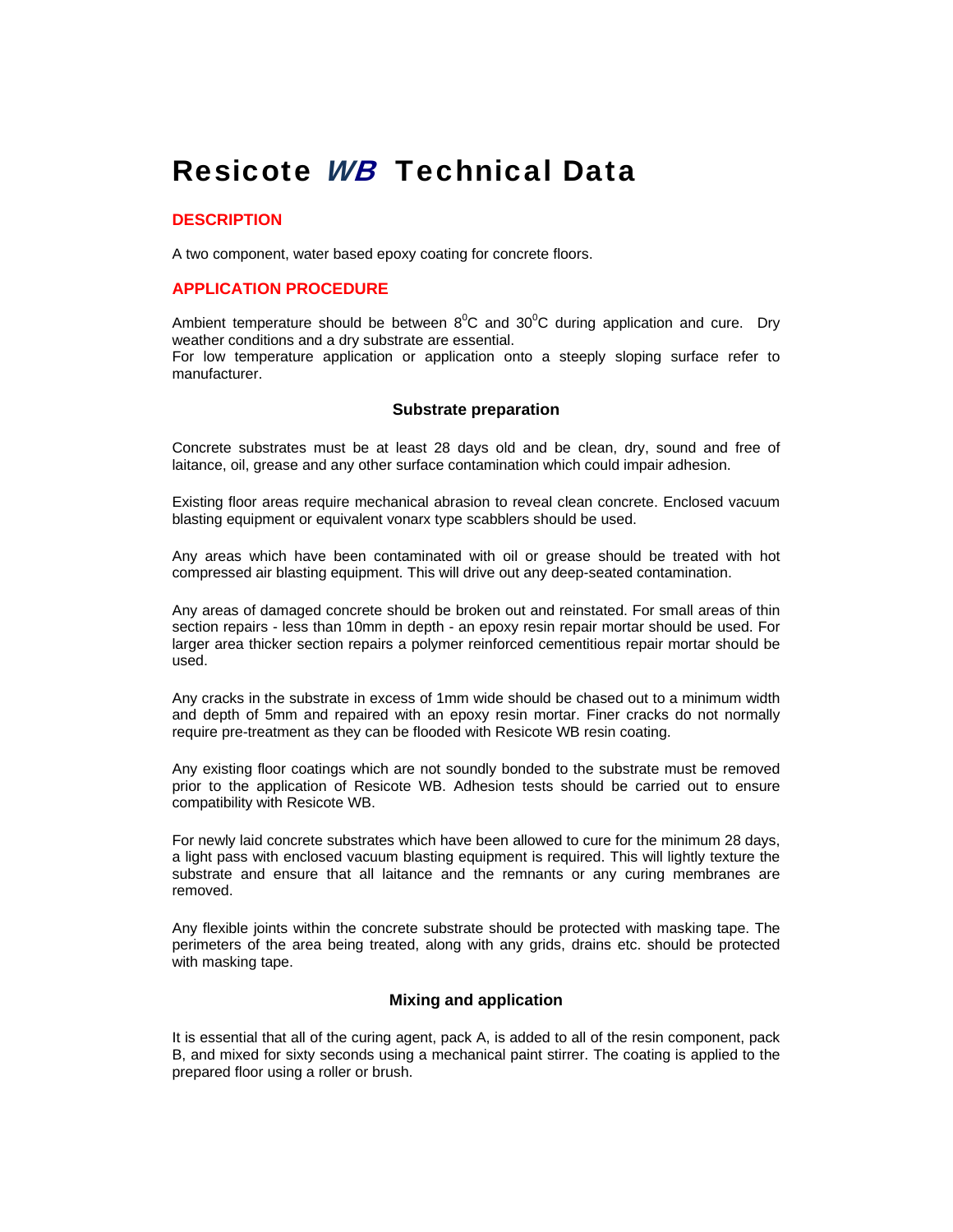Resicote WB is normally applied as a three coat system, with the second and third coats being applied as soon as possible after the previous coats have cured to a tack-free finish.

In order to optimise inter-coat adhesion, the time lapse between subsequent coatings must not be allowed to exceed 24 hours. Should this occur, the coating will require light abrading and degreasing.

At an ambient temperature of 20 $\mathrm{^{\circ}C}$ , Resicote WB may be lightly trafficked after 24 hours, with 48 hours being required prior to heavier trafficking.

As soon as the final application has cured sufficiently to accept light trafficking all masking tape should be removed.

#### **COVERAGE & CURE**

The coverage rate of Resicote WB is dependent upon the texture and porosity of the substrate but should fall in the range of 6-8 $m^2$ /kg/coat.

- Pot Life 2 hours
- Touch Dry  $(20^{\circ}C)$  4 hours
- Primary Cure  $(20^{\circ}C)$  12 hours
- Full cure  $(20^{\circ}C)$  7 days
- Average Film Thickness Per Coat 50 microns

Please note that cure times increase considerably at lower temperatures.

#### **CHEMICAL RESISTANCE**

Resicote WB exhibits excellent resistance to a wide range of chemicals, and is fully resistant to the following:

- 10% Sulphuric Acid
- 10% Hydrochloric Acid
- Petrol
- Skydrol
- 20% Sodium Hydroxide
- Ethylene Glycol
- Methyl Ethyl Ketone
- **Trichlorethylene**

For resistance to specific chemicals please contact Optus.

#### **COLOURS**

Range of BS and RAL colours are available.

# **PACKAGING**

3 and 5l plastic pots.

### **STORAGE**

In sealed containers between  $5^{\circ}$ C and  $30^{\circ}$ C.